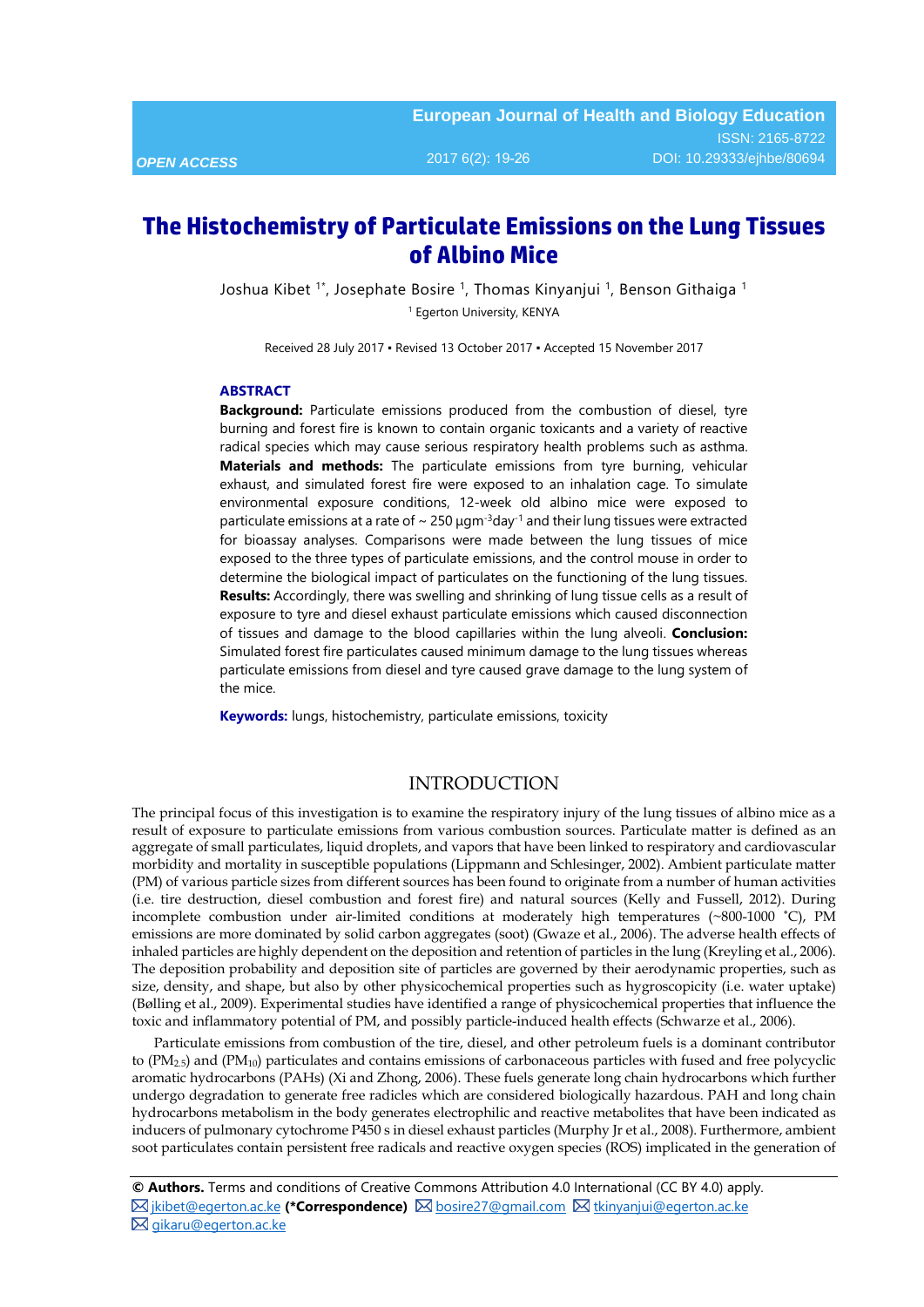cellular oxidative stress (Li et al., 2008). The persistent oxidative stress contributes to decreased lung function and increased diagnosis and exacerbation of asthma, bronchitis, and pneumonia in people living in areas of high levels of particulate air pollution (Perez-Padilla et al., 2010; Ko and Hui, 2012). Although exposure to particulate emissions has been linked to diminished lung development and function in children, the underlying biological mechanism responsible for enhanced susceptibility is largely unknown (Jayaraman et al., 2010).

Studies that have been done epidemiologically have found that there is an association between ambient air PM concentrations and health effects. PM, in general, has been mostly associated with excess cardiovascular mortality (Brunekreef and Forsberg, 2005), lung cancer (O'Connor et al., 2008; Sexton et al., 2007) and cardiac arrhythmias (Delfino et al., 2005). All these effects vary in strength with sampling location, type, and season and size fraction. However, granular particulates have been mostly associated with respiratory disease and cardiopulmonary morbidity (Brunekreef and Forsberg, 2005; Brook et al., 2010). Toxicological studies have confirmed the organic credibility of the findings of epidemiology studies and demonstrated that PM-induced toxic effects are often dependent upon PM size and composition (Mirowsky et al., 2013). Moreover, if the origin of the smoke particulate emissions is of organic nature, then the smoke may cause a myriad of symptoms, including central nervous system breakdown, lung inflammation, and mucous membrane irritation in addition to other ailments (Chaturvedi, 2010). The oxidative potential of airborne particles is yet to be understood, however, some studies have established that fine PM has been linked to the generation of high levels of reactive oxygen species. Epidemiological studies have demonstrated that PM-induced toxic effects are often dependent upon PM size and composition (Mirowsky et al., 2013).

This study investigates the health impacts of various types of particulate emissions on the lung tissues of male albino mice with the aim of deriving the pathological impacts of inhaling such particulates by higher-order animals such as man. This contribution is also necessary in understanding the health consequences of airborne particles especially from vehicular soot, indiscriminate tyre burning, and disasters such as fireworks and forest fires. The information obtained will assist clinicians, biomedics, and environmentalists to make informed decisions concerning environmental pollution from the thermal degradation of organic matter. Generally, carbon is probably the most abundant of particulate matter primarily in the form of organic volatiles considered detrimental to biological health.

### MATERIALS AND METHODS

## **SEM Characterization of Particulate Emissions**

Soot samples from the tire and simulated forest fire sources were collected using a clean glass surface and carefully transferred into crimp top amber vials using a special brush free of impurities. The simulated forest fire was a result of burning of ~ 20 different trees and shrubs in a laboratory fabricated reactor. Approximately 5 mg of sample was added to 1 mL methanol and gold grids were dipped into the prepared sample. Twisters were used to pick the gold grids from the sample. The grids were allowed to dry in the open before putting them into the analysis chamber of the SEM (JEOL JMS 7100F) (Konert and Vandenberghe, 1997). The sample was analyzed under high vacuum to ensure no interference of air molecules during analysis. The SEM machine was then switched on and imaging of the sample conducted. The lens was varied at various resolutions until a clear focus of the sample was observed (Poynton et al., 2014). *Image J* computer program was used to determine the size of the soot particles and a distribution curve of soot size was then determined using *Igor* computer software. The mean sizes of the soot particles at 500 and 700 ˚C were reported and presented as a Gaussian distribution where the peak of the curve shows the average of the particle size.

## **Mice Handling Particulate Exposure Protocol**

All experiments were approved by the Institutional Animal Care and Use Committee and were conducted in accordance with international guidelines established by the Association for Assessment and Accreditation of Laboratory Animal Care (Goodman, 2015). Twelve week old male mice were purchased from Kenya medical research institute (KEMRI) and were housed in a pathogen-free environment (i.e. 20 x 43 x 18 cm polycarbonate cages with wire-top system containing Tech pellet/corn-cob bedding) at 19~26 ˚C and 50 ± 10% relative humidity with a 12-hour-light/12-hour dark cycle. The mice were provided with standard chow and they were allowed to acclimate for one week prior to the particulate exposure. The exposure protocol was conducted in such a way that it simulated approximate environmental air pollution conditions in polluted cities around the world.

During exposure periods, the wire-top lid was replaced with a sealed top and high-efficiency airflow system to deliver gaseous particulates to the mice in their cages at a rate of  $\sim 250$   $\mu$ gm<sup>-3</sup>day<sup>-1</sup>. Mice were exposed to particulates from the different sources continually in order to mimic exposure of PM in the natural environment.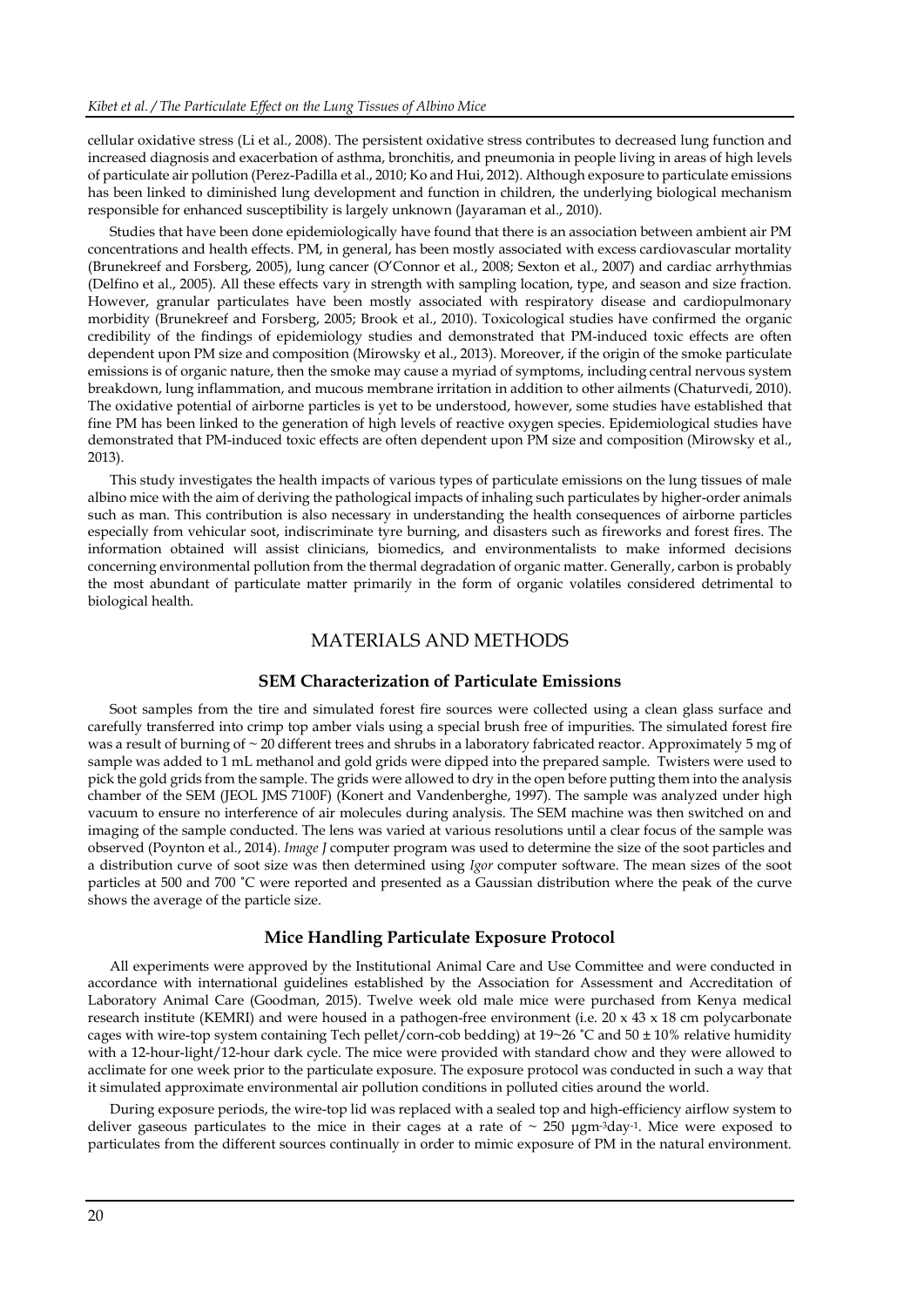During exposure, the mice were provided with food pellets and water. Pulmonary response to exposure was evaluated after each soot exposure protocol was complete.

#### **Histochemical Investigation**

Within 2 hours of completing the exposure protocol, mice (control, and the mouse exposed to simulated forest fire) were sacrificed by euthanizing with sodium pentobarbital/chloroform. This was followed by dissection in order to remove and analyze the organs of interest (Pryor et al., 1998). The trachea was exposed, cannulated, and secured with a suture. The lungs were immediately removed from the thorax and frozen in liquid nitrogen. After twenty-four hours, a portion of the lung tissue was homogenized in 0 °C Tris-hydro-chloride (HCl) buffers (25 mM Tris, 1 mM EDTA). The lungs were lavaged four times with a single volume of phosphate-buffered saline. Then the samples were analyzed for biological damage and any pathological changes caused by particulate emissions was noted.

#### **Statistical Analysis**

One-way analysis of variance (ANOVA) was used to test if there was a significant difference in the mean diameters of the particulate from forest fire and tyre sources.

## **RESULTS**

#### **Particulate Emission Characterization Using Scanning Electron Microscopy (SEM)**

At a magnification of x400, the particulate soot of tire and simulated forest fire soot were examined. The micrographs of forest fire soot were remarkably interesting although it was quite difficult to get a clear image of forest fire soot in the whole range of magnification.

Nevertheless, after several attempts a fairly neat image was obtained. *Image J* was used to measure the sizes of the soot particles and size distribution was determined using *Igo*r software. The mean diameter of the soot was found to be 11.51 ± 4.9 µm (cf. **Figure 1**). The particulate size of soot from tire burning was quite large (16.23 ± 3.36 µm), **Figure 2**, *vide infra*. Notably, to obtain enough data points to plot size distribution curves, several micrographs taken at the same magnification were used. From the micrographs reported in this work, simulated forest fire particulates appear smaller than those from tyre burning. Nonetheless, the two types of emissions fall within the PM<sub>10</sub> category of airborne particulates. Although, these particulates are fairly, large and may not be inhaled deeper into the respiratory system, their deposition on the respiratory surface for instance the lung tissues (microphages and alveoli) may inflict serious biological damage. These deposits may act as growth centers of tumours, accelerate cancer, oxidative stress, and cardiopulmonary death. Based on the results reported in this work, PM<sub>10</sub> are equally toxic in comparison to  $PM_{2.5}$  and other ultrafine particulates. Nonetheless, the particulate size may not be enough reason for the observed inflammations in the lungs of albino mice exposed to various soot particulates. There must be other organic toxics and probably intermediate reactive species including organic radicals capable of causing cell injury and eventually the growth of tumours. These proposed predictions are clearly displayed in in **Figure 4**, *vide infra*.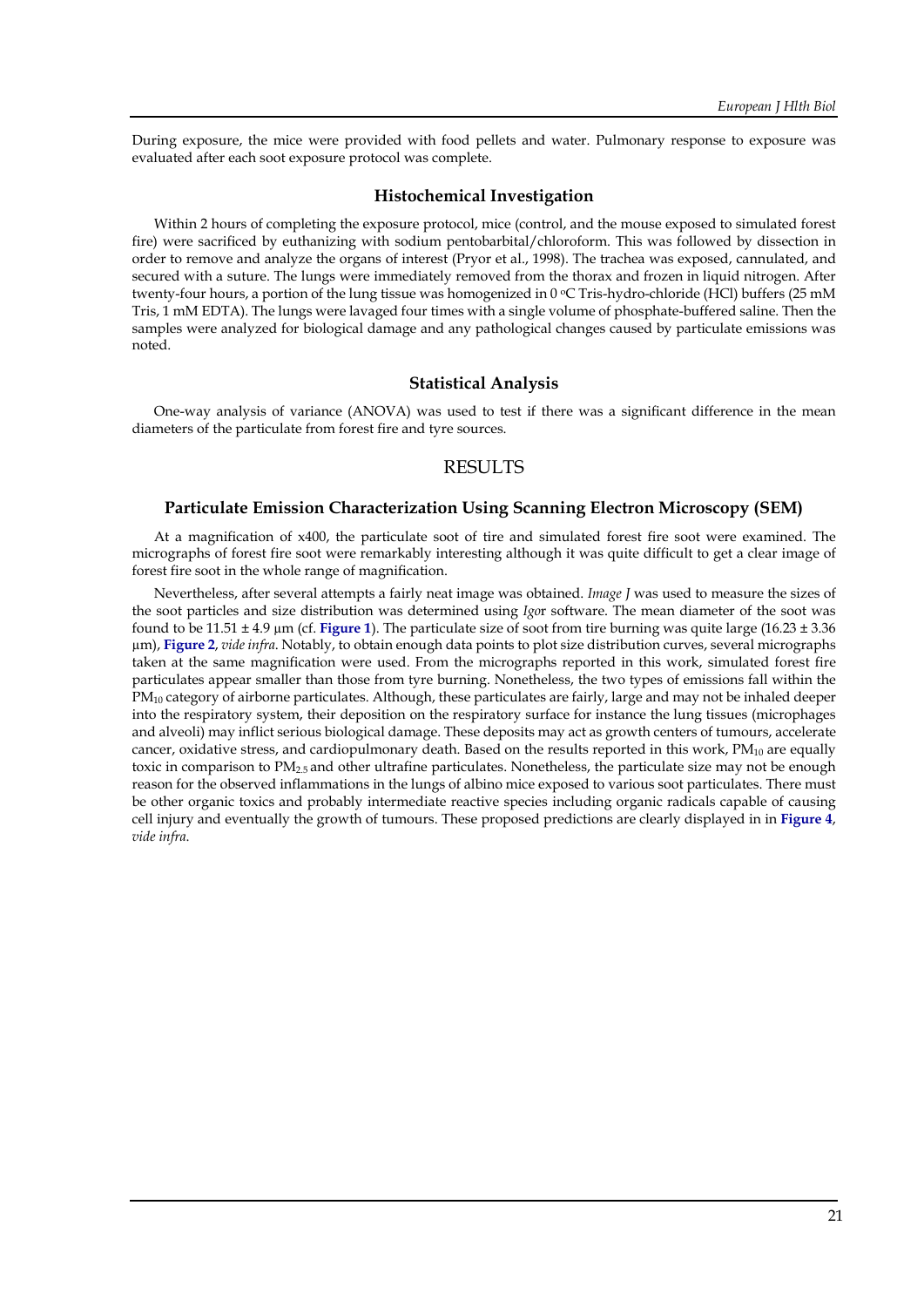

**Figure 1.** SEM image and particle size distribution (Gaussian red) of soot particles from simulated forest fire



**Figure 2.** SEM image and particle size distribution (Gaussian blue) of soot particles from tire burning

Since the principal source of airborne fine particles from combustion carry with them free radicals, it is evident that free radicals may induce cellular and alveolar damage and ultimately causing tumors, cancer, and death (Dellinger et al., 2001; Pryor et al., 1998) not only in research animals but also higher order animals including man. In general, the surface area of inhaled particulates is more decisive of their toxicity than their size, and smaller particles tend to have a larger relative surface area, for instance, those sized 10microns or less.

#### **Examination of Lung Damage after Particulate Exposure**

In order to understand the inhalation toxicity of particulates, lungs of albino mice were examined by a light microscopy interfaced with a computer to assess. **Figure 3** presents the extracted lungs from albino mice exposed to various types of soot particulates.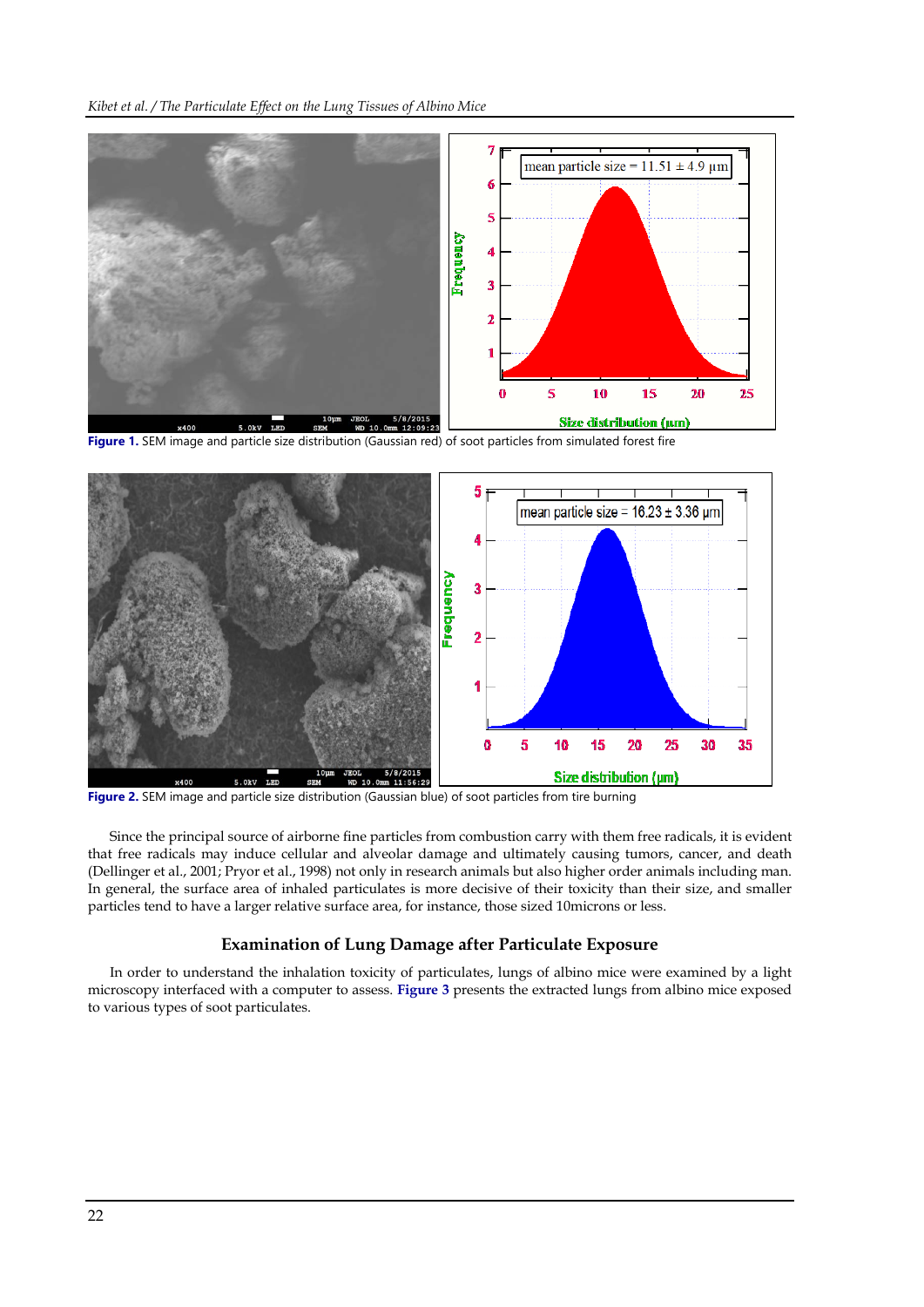

**Figure 3. 1** is the lung exposed to diesel while **2** is the lung exposed to tyre soot



**Figure 4.** Lung tissue photographs obtained from Light microscope at X200 magnification; **A**-control, **B**- forest fire exposed tissue, **C**- tyre exposed tissues, and **D**- vehicular (diesel) exposed tissue

After sections of 3~4-μm thick were cut and stained with hematoxylin and eosin (H&E), they were examined histologically. Two exposure-related findings were apparent in comparison to the control lung sample (**Figure 4A**, *vide infra*) i.e.

- i. Maximal to mild yellow-brown to black pigmentation within the alveolar macrophages following a 2-day exposure of tyre and 3 days exposure of diesel combustion exhaust.
- ii. Minimal increase in alveolar macrophages (histiocytosis) following exposure to simulated forest fire soot.

The alveolar histiocytosis was characterized by slightly increased number of alveolar macrophages that in general were diffusely distributed throughout the lung. The pigmented particulates found in the alveolar macrophages from the recovery animals were more commonly observed in punctate aggregates, possibly reflecting continued cellular processing of the material. Histopathological effects in the lung following exposure to the three combustion sources shows that the control mouse exposed to ambient air for 5 days had normal alveolar air spaces and septa (**Figure 4A**).

Air spaces contain scattered pulmonary interstitial macrophages. The mice exposed to forest fire soot (**Figure 4B**) showed minimally disturbed airways. However, the mice that were exposed to the diesel soot (**Figure 4D**, died after 3 days of exposure) indicated that alveolar air spaces contained increased macrophages with minimal to mild pigmentation while those exposed to tire emissions (**Figure 3C**) died after two days. Clearly, as observed in **Figure C**, pulmonary alveolar macrophages contained dark yellow to black intracytoplasmic pigments.

## DISCUSSION

The respiratory tract epithelium which normally begins at the nostril and extends to the alveoli, its cellular composition varies greatly by function and structural site along the respiratory path. Volatiles carried into the respiratory tract first pass over epithelial cells in the nasal cavity (Barile, 2013). These cells represent a natural block and aid in the removal of inhaled foreign substances. They are most likely the primary cells to exhibit the adverse consequences of exposure to inhaled particles and thereby may serve as a sensitive and direct measure of particle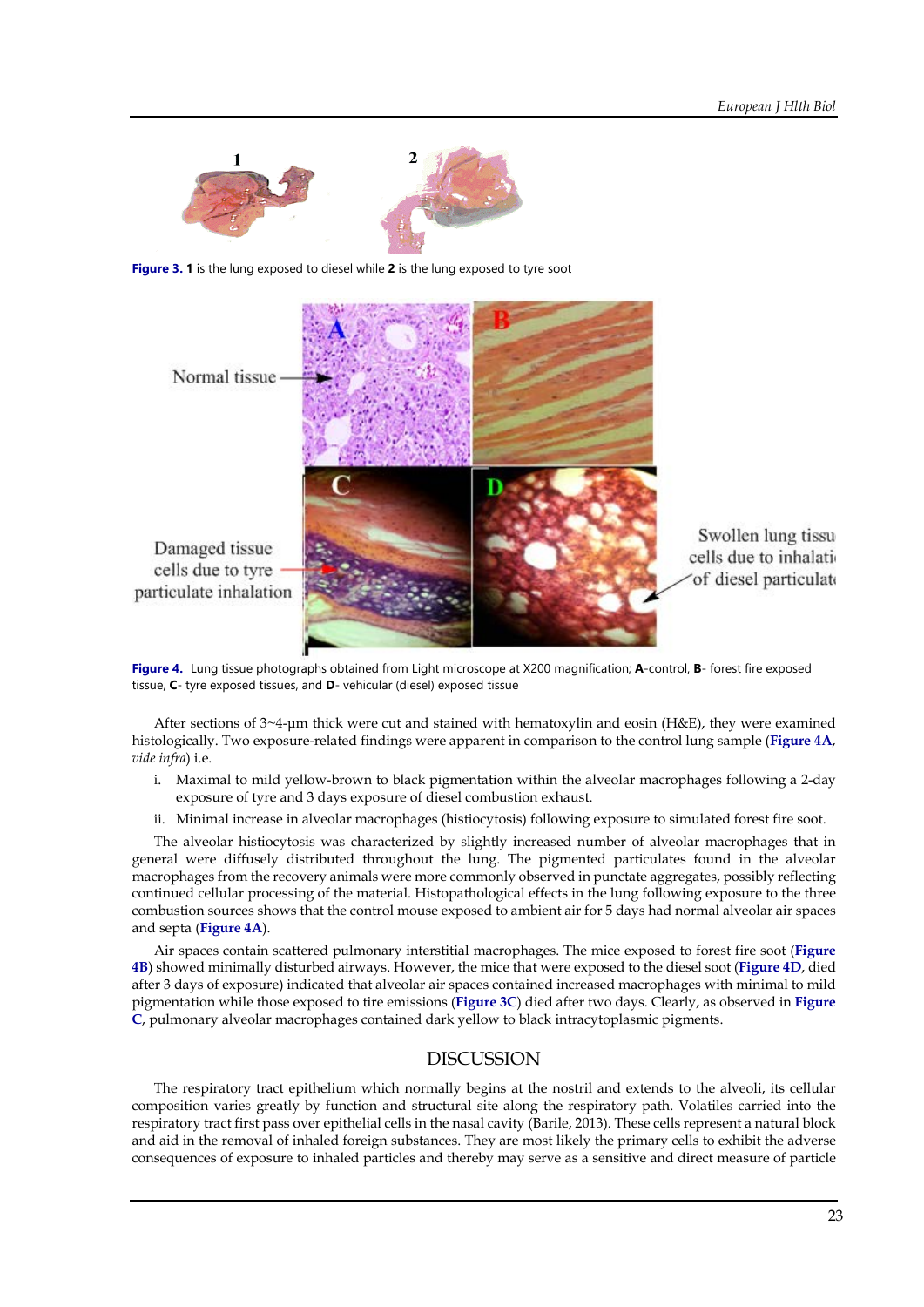toxicity (Landsiedel et al., 2014) as observed in **Figure 4C** and **Figure 4D**. Epithelial cells lining the tracheobronchial tree, central acini, and alveoli of the lungs also serve as sensitive indicators of the pattern of induced injury due to soot emissions deposition and subsequent particle-mediated events in these regions. Two important sites for particle deposition in the lungs are the respiratory bronchioles and central acini. These two sites showed significant damage as evidenced in **Figure 4**. These structures form the transitional zone between the air conduction path and gas exchange alveoli. In mice, the transition from the terminal bronchiole to the alveolar duct is abrupt (Townsley, 2012). In contrast, humans possess a more complex transitional zone, with one to three generations of airways. Because the respiratory bronchioles and central acini are primary sites for lung injury after exposure to airborne pollutants (Adamson et al., 1999; Pinkerton and Joad, 2000), it is critical to understand the effects of particle deposition on structural and functional changes in this region.

This study demonstrates that diesel exhaust inhalation and tire soot inhalation for a substantial period (i.e. two days for tire and three days for the diesel soot exposure) of time aggravates the neutrophilic lung swelling or proinflammatory chemokine expressions related to lung dysfunction. The mouse exposed to tire soot died after two days of exposure while that exposed to vehicular diesel soot died after 3 days of exposure. On the other hand, the mouse exposed to simulated forest fire soot did not die even after 5 days of exposure although it showed signs of weakening and watery eyes. Nevertheless, the lung pathology observed in the mice following the experimental exposures to the particulate emissions from different fuels (forest fire, tire, and diesel) was quite similar; airway epithelial, necrosis, and parenchymal congestion, edema, hemorrhage and inflammation (**Figure 4**). However, the microscopic examination of lung sections indicated marked differences between the lungs of exposed mice, and the control (**Figure 4A**). A great accumulation of soot particles was found surrounding the bronchioles in the lymphatics, with the surrounding alveolar wall structures frequently absent especially in the tire and dieselexposed lungs. This condition is similar anatomically to that of the centrilobular emphysema (Witschi, 2000).

Particulate emissions generated by tire burning exhibited extensive destruction to the tissues which is revealed by significant damage to the cells, for instance, capillary disconnection and blockage of air pathways (**Figure 4C**). Exposure of mice to diesel soot particles also impaired cell proliferation in the alveolar region of the lung (**Figure 4D**). Clear evidence of inflammation was observed in both exposures, however; forest fire soot showed minimal damage (**Figure 4B**). Remarkably, in all exposures, the biological response in the airways and lung tissue to inhalation of soot particles was dependent on the source of particulate emissions. Focal airway epithelial necrosis was found in the trachea and with decreasing frequency distally not noticed in terminal bronchioles. The damage to the endothelium and the alveolar epithelium resulted in the creation of an open interface between the lung and the blood which facilitated the spread of soot particles from the lung systemically, and ultimately a systemic inflammatory response (Morrison and Bidani, 2002).

It is well established in literature that, the injury to epithelial cells handicaps the ability of the lung to pump fluid out of airspaces (Bhanothu et al., 2012). Fluid filled airspaces, loss of surfactant, micro-vascular thrombosis, and unsystematic repair reduces resting lung volumes, leading to increased ventilation-perfusion discrepancy from right to the left shunt resulting to breathing problems. In addition, lymphatic drainage of lung units appears to be reduced, i.e. dazed by the acute injury which contributes to the build-up of extravascular fluid (Luh and Chiang, 2007). Vessels were markedly congested while in others, vessels were distantly pulled apart (**Figures 4 C** and **D**). Edema was also observed around broncho-vascular trunks, **Figures B**, **C**, and **D**. The non-specificity of these changes mostly reflects the direct toxicity of many soot components, the effects of products released from locally altered or reactive inflammatory leucocytes, platelets and endothelial cells and changes in the flow of the lung blood (Morrison and Bidani, 2002). There were more convincing differences between the tire and diesel exposures, from the fact that the tyre soot caused sudden death (after 2 days) as compared to diesel soot (after 3 days of exposure). There was also swelling and shrinking of tissues cells i.e. the tyre and vehicular diesel soot volatiles caused disconnection of the connective tissues and blood capillaries within the lungs which evidently caused swelling and shrinking as noted in (**Figure 4C** and **Figure 4D***-vide supra*).

It is evident from this study that exposure to tyre and diesel exhaust particulates have the greatest impact on lung tissues. Forest fire soot, however, causes some health effects but requires a longer duration of exposure before the effects become significant. Moreover, there was a plausible degree of neutrophilic infiltration seen in the lung specimens in the diesel and tyre groups. Short-term exposure to increased ambient amounts of this soot is associated with an increase in morbidity and daily mortality for cardiopulmonary conditions, especially in industrialized cities (Schwarze et al., 2006). However, a probable biologic mechanism linking short-term soot exposure and pathophysiologic effects has not been fully established.

In conclusion, this study has revealed that combustion of tyre, simulated forest fire and diesel results in the emission of different sized particles which are considered responsible for lung inflammation. There may also be the production of irritant compounds such as PAHs as reported in literature surveys. These substances disrupt the normal lining of the respiratory tract and thus causing potential swelling, airway collapse, and respiratory distress. The responses experienced in this study were dependent on the chemical composition of emissions and a PM size,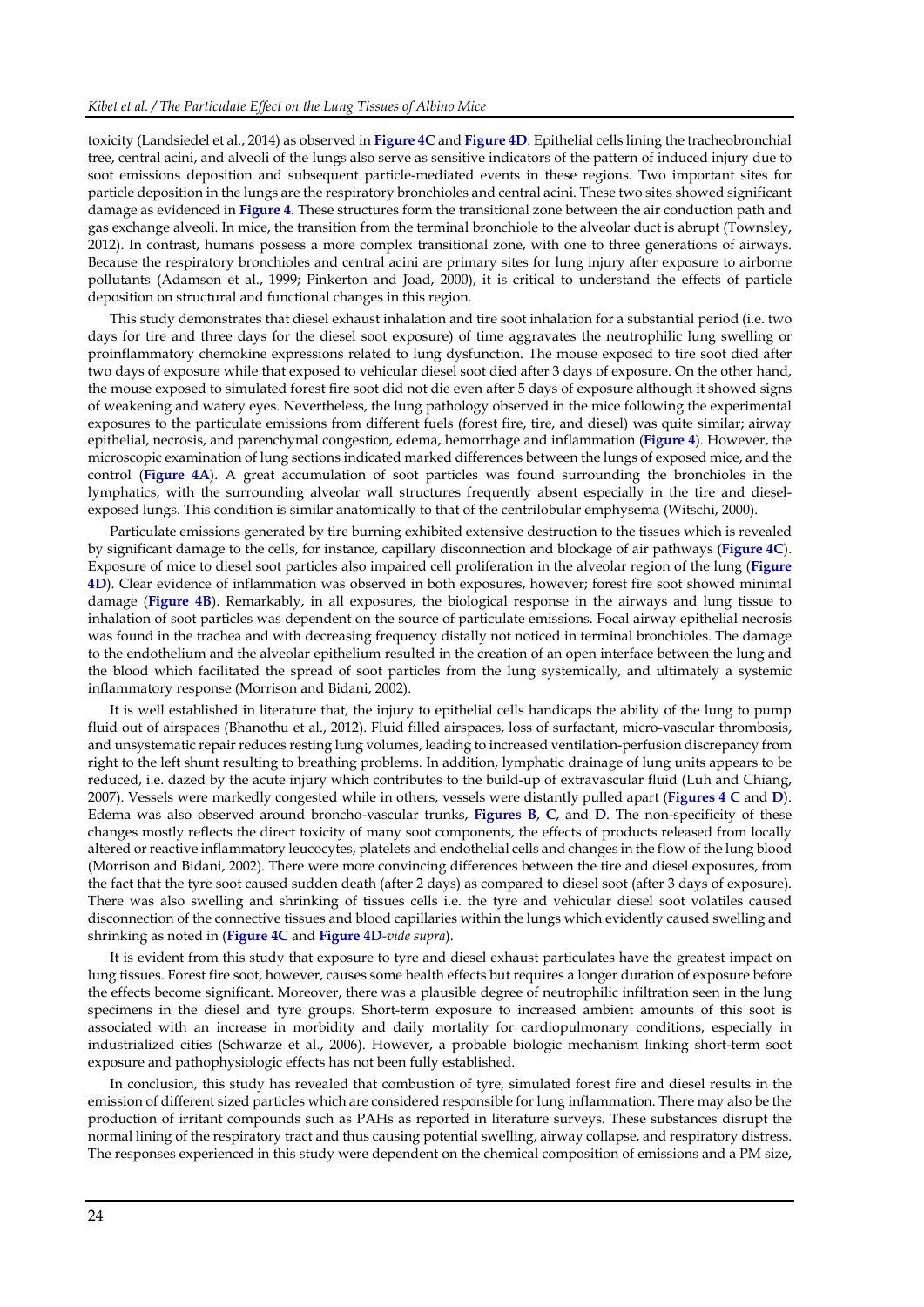which backs up previous studies that suggest mass concentration alone, may not be sufficient for evaluating the toxic responses to PM exposure. Evidently, exposure to tyre and vehicular diesel particulate emissions may cause serious biological ailments to higher order animals such as man.

## ACKNOWLEDGEMENTS

This study was partially funded by the directorate of research and extension of Egerton University. Miss Anne of Moi Teaching and Referral Hospital (MTRH) is credited for the valuable information included in this work.

#### **REFERENCES**

- Adamson, I. Y., Vincent, R., & Bjarnason, S. G. (1999). Cell injury and interstitial inflammation in rat lung after inhalation of ozone and urban particulates. *American journal of respiratory cell and molecular biology, 20*(5), 1067-1072.
- Barile, F. A. (2013). *Principles of toxicology testing*. Florida, U.S.: CRC Press.
- Bhanothu, V., Theophilus, J., Rozati, R., Badhini, P., Vijayalaxmi, B., & Reddy, K. (2012). Review on Recent Aspects of Biochemical, Cellular, Physiological Markers and Environmental Factors Associated with Acute Lung Inflammation & Injury (ALI). *American Journal of Biochemistry, 2*(5), 74-88.
- Bølling, A. K., Pagels, J., Yttri, K. E., Barregard, L., Sallsten, G., Schwarze, P. E., & Boman, C. (2009). Health effects of residential wood smoke particles: the importance of combustion conditions and physicochemical particle properties. *Particle and fibre toxicology, 6*(1), 1.
- Brook, R. D., Rajagopalan, S., Pope, C. A., Brook, J. R., Bhatnagar, A., Diez-Roux, A. V., & Mittleman, M. A. (2010). Particulate matter air pollution and cardiovascular disease an update to the scientific statement from the American Heart Association. *Circulation, 121*(21), 2331-2378.
- Brunekreef, B., & Forsberg, B. (2005). Epidemiological evidence of effects of coarse airborne particles on health*. European Respiratory Journal, 26*(2), 309-318.
- Chaturvedi, A. K. (2010). Aviation Combustion Toxicology: An Overview. *Journal of Analytical Toxicology, 34*, 3-16.
- Delfino, R. J., Sioutas, C., & Malik, S. (2005). The potential role of ultrafine particles in associations between airborne particle mass and cardiovascular health. *Environmental health perspectives*, 934-946.
- Dellinger, B., Pryor, W. A., Cueto, R., Squadrito, G. L., Hegde, V., & Deutsch, W. A. (2001). Role of free radicals in the toxicity of airborne fine particulate matter. *Chemical Research in Toxicology, 14*(10), 1371-1377.
- Goodman, J. R. (2015). The Association for Assessment and Accreditation of Laboratory Animal Care International Fails to Meaningfully Address Concerns Regarding Its Accreditation Program. *Journal of Applied Animal Welfare Science, 18*(3), 314-315.
- Gwaze, P., Schmid, O., Annegarn, H., Andreae, M., Huth, J., & Helas, G. (2006). Comparison of three methods of fractal analysis applied to soot aggregates from wood combustion. *J Aerosol Sci, 37*, 820-838.
- Jayaraman, A., Beig, G., Kulshrestha, U., Lahiri, T., Ray, M., Satheesh, S., & Venkataraman, C. (2010). *Atmospheric Composition Change and Air Quality Global Environmental Changes in South Asia* (pp. 171-221), Springer
- Kelly, F. J., & Fussell, J. C. (2012). Size, source and chemical composition as determinants of toxicity attributable to ambient particulate matter. *Atmospheric environment, 60*, 504-526
- Ko, F. W., & Hui, D. S. (2012). Air pollution and chronic obstructive pulmonary disease. *Respirology, 17*(3), 395-401.
- Konert, M., & Vandenberghe, J. (1997). Comparison of laser grain size analysis with pipette and sieve analysis: a solution for the underestimation of the clay fraction. *Sedimentology, 44*(3), 523-535.
- Kreyling, W. G., Semmler-Behnke, M., & Moller, W. (2006). Ultrafine particle-lung interactions: does size matter? *Journal of Aerosol Medicine, 19*(1), 74-83.
- Landsiedel, R., Sauer, U. G., Ma-Hock, L., Schnekenburger, J., & Wiemann, M. (2014). Pulmonary toxicity of nanomaterials: a critical comparison of published in vitro assays and in vivo inhalation or instillation studies. *Nanomedicine, 9*(16), 2557-2585.
- Li, N., Xia, T., & Nel, A. E. (2008). The role of oxidative stress in ambient particulate matter-induced lung diseases and its implications in the toxicity of engineered nanoparticles. *Free Radical Biology and Medicine, 44*(9), 1689- 1699.
- Lippmann, M., & Schlesinger, R. (2002). Toxicological basis for the setting of health-related air pollution standards. *Annual review of public health, 21*(1), 309-333.
- Luh, P., & Chiang, C. (2007). Acute lung injury/acute respiratory distress syndrome (ALI/ARDS): the mechanism, present strategies and future perspectives of therapies. *J Zhejiang Univ Sci, 8*, 60-69.